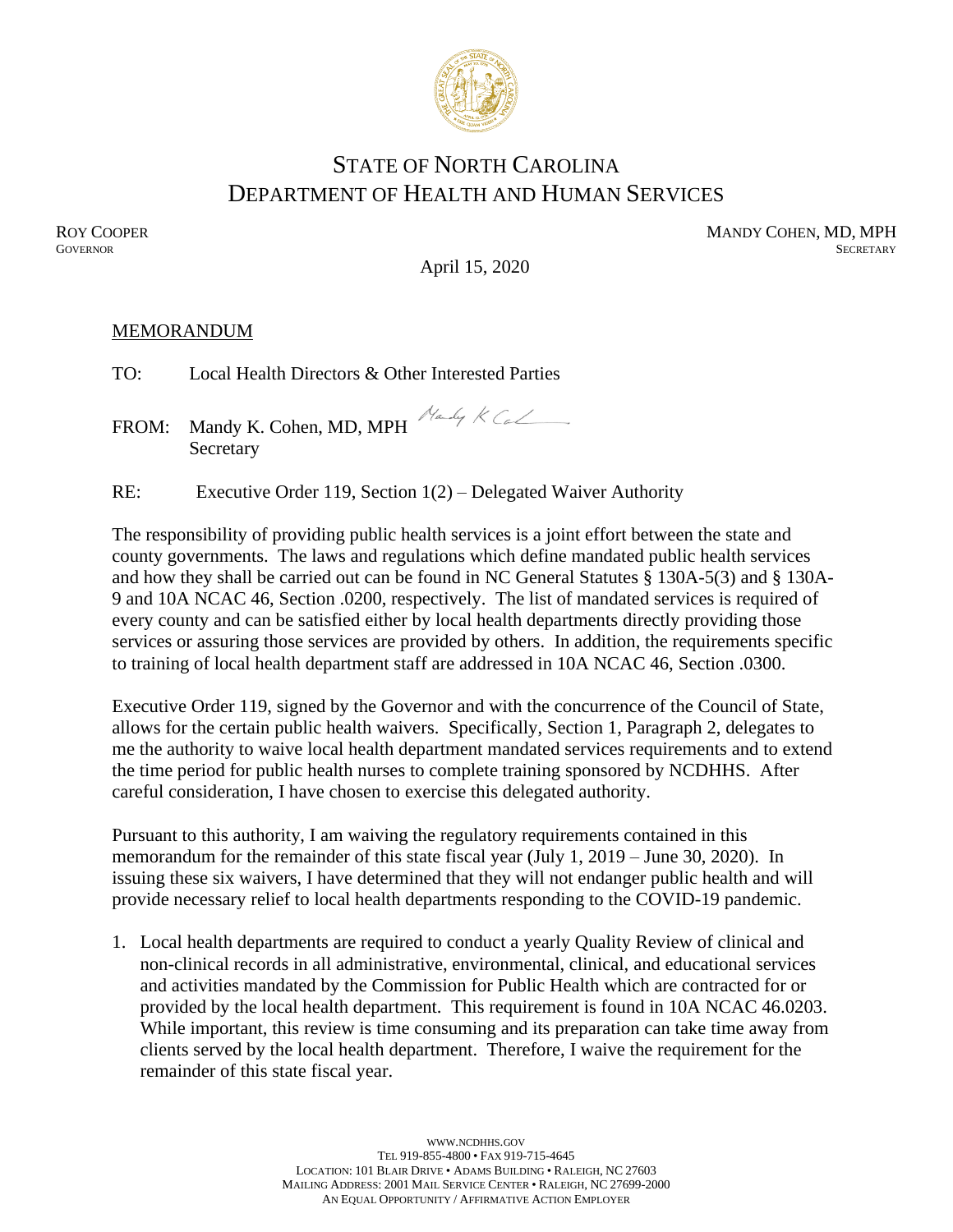- 2. Local health departments are required to conduct a minimum number of inspections at certain establishments, including food and lodging institutions, public swimming pools, institutions, spas, child day-care facilities and camps. That schedule is laid out in 10A NCAC 46.0213. Subsequent executive orders have implemented a statewide "stay at home" order, limited travel except for essential activities, as well as restricted the operation of certain types of establishments. Given these actions, I feel that the frequency of inspections of certain types of establishments can be amended without endangering public health. And amending the frequency of inspections for these settings will also allow local health departments to shift field activities from conducting routine inspections to focusing on visiting more establishments to assess operational changes during the COVID-19 response. Therefore, I amend the minimum inspection frequencies found in 10A NCAC 46 .0213(a)(1) for the remainder of this state fiscal year as follows for those establishments enumerated below that continue to remain open:
	- a. Bed and breakfast inns  $-1$ /year (rather than  $2$ /year)
	- b. Child day-care facilities  $-1$ /year (HSP) (rather than  $2$ /year)
	- c. Food service establishments
		- Risk Category  $II 1$ /year (rather than  $2$ /year)
		- Risk Category III  $2$ /year (rather than  $3$ /year)
		- Risk Category IV  $2$ /year (rather than 4/year)
	- d. Institutions  $-1$ /year (HSP) (rather than  $2$ /year)
	- e. Primitive experience camps operating more than 6 months per year  $-1$ /year (rather than 2/year)
	- f. Public swimming pools and spas which operate at times other than April 1 and October 31 each year –  $1$ /year (rather than  $2$ /year)

Inspection frequencies for facilities not enumerated above remain unchanged.

While this waiver adjusts the routine inspection frequency of certain establishments, it does not waive complaint investigations, emergency responses, consultative visits, and related public health activities, including enforcement actions, which must continue.

For inspections of facilities with highly susceptible populations (HSP), these activities should be carried out in an efficient manner that prevents, to the extent possible, lengthy contact between the inspector and the highly susceptible population.

- 3. Local health departments are required to provide vaccines to protect the public from certain communicable diseases under 10A NCAC 46 .0214(a)(3)(B). The second part of this rule states that at least one of these clinics must be offered each month that is accessible to working parents. I believe the second part of this rule can be waived without endangering public health. That said, local health departments must continue to provide vaccines, but I waive the specific requirement that a vaccine clinic be offered at least once each month accessible to working parents if the local health department determines that doing so will negatively impact their ability to respond to the COVID-19 pandemic.
- 4. The Venereal Disease Control provision of 10A NCAC 46 .0214(a)(4) requires local health department to have available each week day: (a) diagnostic testing and examination services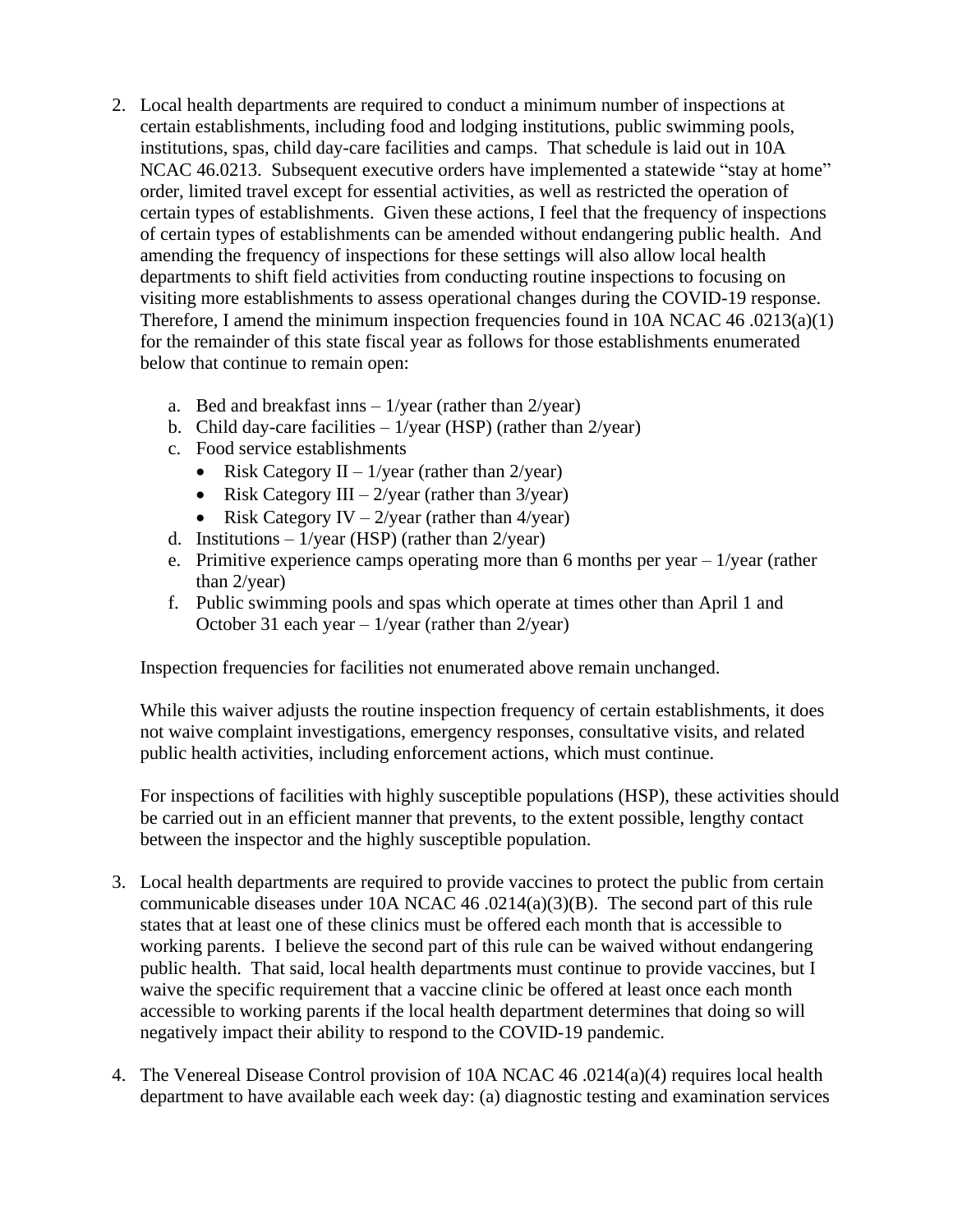for syphilis and gonorrhea; (b) treatment services, both therapeutic and preventive, for reportable venereal diseases; (c) counseling and education designed to influence disease intervention and prevention behaviors, particularly that designed to enlist patient cooperation in referring sex partners for examination and treatment; and (d) follow-up and referral of persons with positive venereal disease laboratory tests. I believe that activities and services can be provided at a less frequent basis without endangering public health. As such, local health departments must continue to have available each of these activities and services, but I waive the requirement that these services be provided each weekday if the local health department determines that doing so will negatively impact their ability to respond to the COVID-19 epidemic.

- 5. Under 10A NCAC 46 .0301(2)(b), nurses working at a local health department who do not have a nursing degree from an accredited, baccalaureate-degree-granting program must complete – within one year of employment – an introductory course in principles and practices of public health nursing which is sponsored by the Department. For public health nurses unable to fulfill the training requirement, I am extending the time period for completion an additional twelve (12) months. Those needing the extension will be notified by the Chief Public Health Nurse or her designee within the Local Technical Assistance and Training Branch, Division of Public Health, NCDHHS with guidance specific to this process.
- 6. For the remaining provisions of 10A NCAC 46, Section .0200, I am not waiving any mandated or essential public health services. I do, however, direct the Assistant Secretary for Public Health or his designee to provide written guidance to local health departments as to how these services can be fulfilled during this pandemic. Local health departments acting in accordance with that guidance – or adhering to recommendations issued by the US Centers for Disease Control and Prevention (CDC) – will not be deemed out of compliance with the requirements found at 10A NCAC 46, Section .0200.

Should you have any questions about this memorandum or need additional information, please contact Mark T. Benton, Assistant Secretary for Public Health or any member of his leadership team.

cc: William McKinney Susan Gale Perry Ben Money Elizabeth C. Tilson, MD Mark T. Benton Lisa Corbett Matt Gross Michael Leighs Cardra Burns Beth Lovette DPH Management Team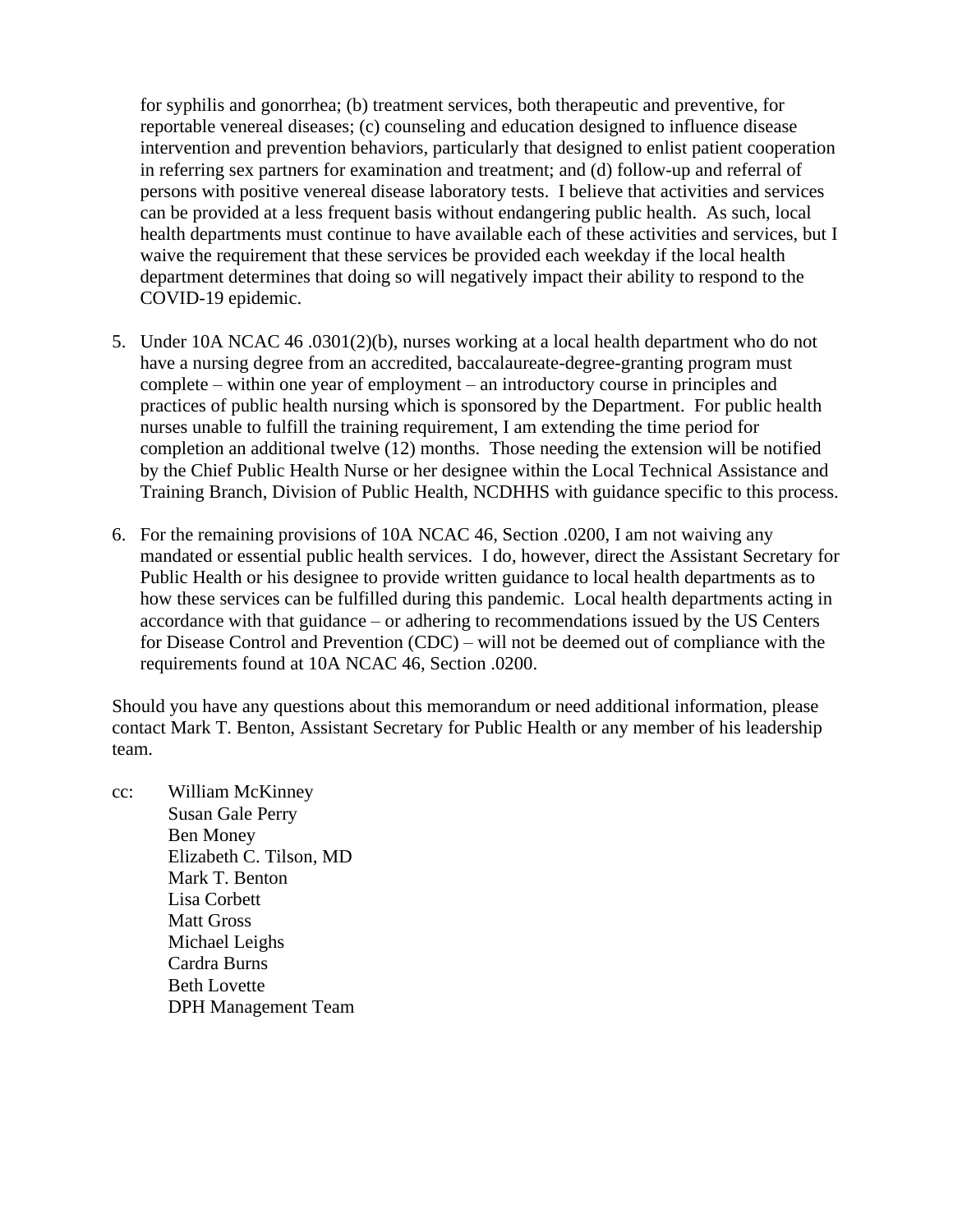

**ROY COOPER** • Governor **MANDY COHEN, MD, MPH** • Secretary **MARK T. BENTON** • Assistant Secretary for Public Health Division of Public Health

#### **MEMORANDUM**

April 16, 2020

**TO:** Local Health Directors and Registered Environmental Health Specialists

**FROM:** Mark T. Benton Assistant Secretary for Public Health

NC DEPARTMENT OF **HEALTH AND HUMAN SERVICES** 

> Larry D. Michael, REHS, MPH State Environmental Health Director

### **SUBJECT:** EO No. 119, Delegated Waiver Authority - Environmental Health Guidance

On April 15, 2020, NCDHHS Secretary Cohen exercised her authority under Executive Order No. 119 to waive or modify certain public health tasks, schedules and deadlines. While it did not relieve any county of its responsibility to provide or assure certain essential services, it did provide the Division with the authority to provide written guidance as to how these services can be delivered during the COVID-19 pandemic. This memorandum provides that guidance specific to Environmental Health inspection frequencies.

Paragraph No. 2 in the Delegated Waiver Authority memo provides an amendment to establishment inspection frequency minimums required by 10A NCAC 46 .0202(a)(1) for the remainder of the fiscal year. Although some inspection frequencies have been waived, it's important to note that environmental health's regulatory function continues in all establishments under the applicable authority in Chapter 130A and inspections should continue in order to maintain the minimum frequency. Registered Environmental Health Specialists (REHS) are encouraged to conduct visits, provide consultation, and respond to complaints and other related activities as often as needed, while observing social distancing and the latest CDC guidance to ensure we are protecting ourselves and the public we serve.

Since inspection frequencies have been adjusted, REHSs are encouraged to increase visits and other activities to assist your community. With that in mind, the Environmental Health Section has developed a chart (attached) with recommendations for delivering environmental health services during this time. Please keep in mind that these are **recommendations** to help promote statewide consistency; however, we realize it may not fit every local health department since COVID-19 response, impacts, and local restrictions (e.g., stay at home orders) vary from countyto-county and are continuously changing. We hope this will be a useful resource and certainly welcome any feedback.

For questions or additional information, please contact Veronica Bryant, Emergency Response and Outbreak Coordinator, at [veronica.bryant@dhhs.nc.gov](mailto:veronica.bryant@dhhs.nc.gov) or by phone at 919-218-6943, or you may contact me at [larry.michael@dhhs.nc.gov](mailto:larry.michael@dhhs.nc.gov) or 919-707-5855.

**NC DEPARTMENT OF HEALTH AND HUMAN SERVICES** • **DIVISION OF PUBLIC HEALTH**

LOCATION: 5605 SIX FORKS RD, RALEIGH NC 27609 MAILING ADDRESS: 1632 MAIL SERVICE CENTER, RALEIGH NC 27699-1632 www.ncdhhs.gov • TEL: 919-707-5854 • FAX: 919-845-3972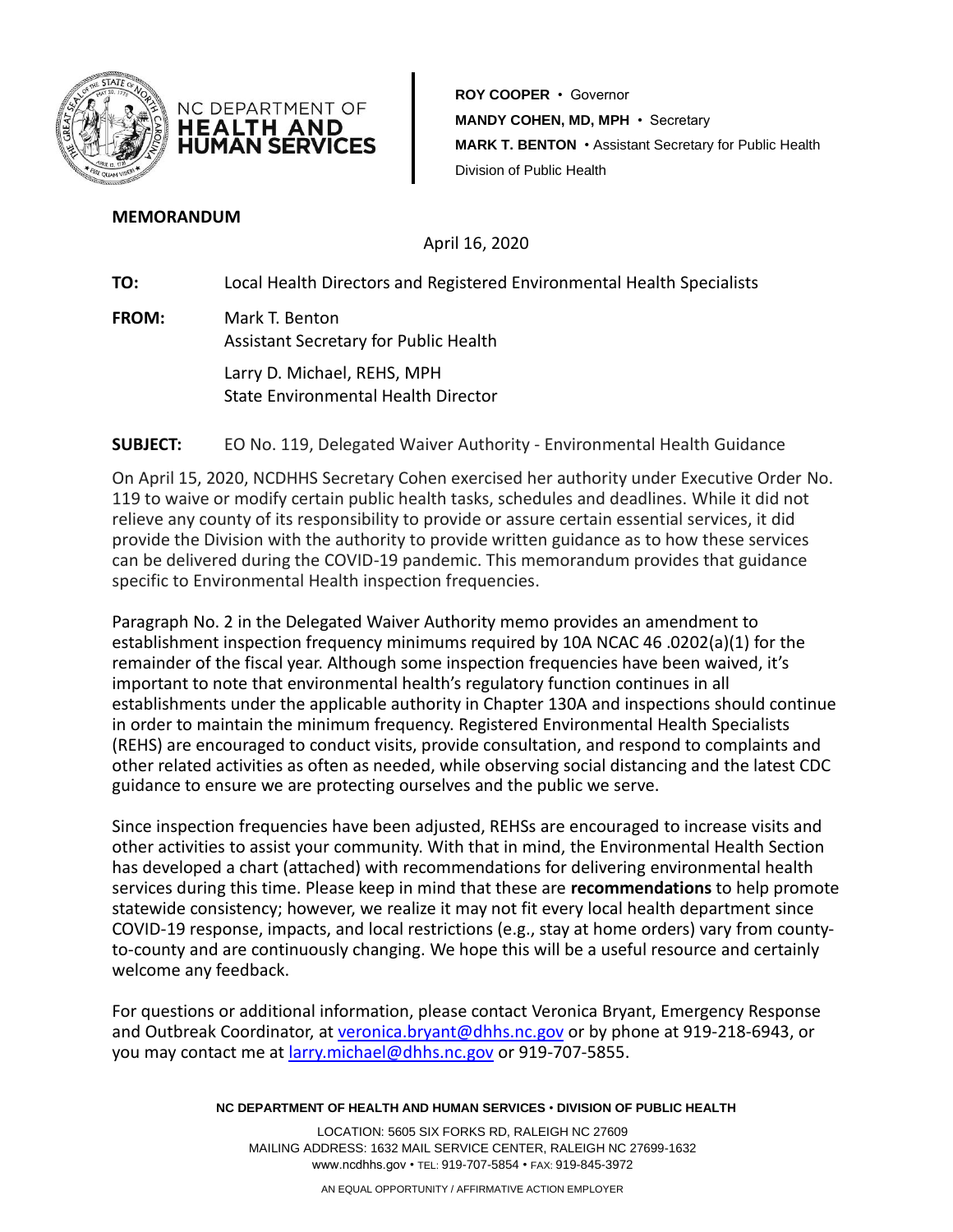# **Environmental Health Services Recommendations During COVID-19 Response**

| <b>Facility Type/Activity</b>                                                 | <b>Status (if applicable)</b>                        | Recommendation                                                                                                                  |  |
|-------------------------------------------------------------------------------|------------------------------------------------------|---------------------------------------------------------------------------------------------------------------------------------|--|
| <b>HIGHEST PRIORITY</b>                                                       |                                                      |                                                                                                                                 |  |
| Restaurants                                                                   | <b>Limited Operation (with</b><br>process changes)   | $CV*$                                                                                                                           |  |
| <b>Food Stands</b>                                                            | <b>Operating (with process</b><br>changes)           | $CV*$                                                                                                                           |  |
| <b>Public School Lunchrooms</b>                                               | <b>Limited Operation (serve as</b><br>feeding sites) | $CV*$                                                                                                                           |  |
| <b>Child Care Center</b>                                                      | <b>Operating (with process</b><br>changes)           | P-HSP Provide education and<br>guidance via phone and/or email                                                                  |  |
| <b>Rest/Nursing Homes</b>                                                     | Operating                                            | P-HSP Provide education and<br>guidance via phone and/or email                                                                  |  |
| <b>Institutional Food Service</b>                                             | Operating                                            | P-HSP Provide education and<br>guidance via phone and/or email                                                                  |  |
| <b>Communicable Disease</b><br>Investigations                                 |                                                      | <b>Conduct Immediately</b>                                                                                                      |  |
| Complaints involving increased<br>risk to public health                       |                                                      | <b>Conduct Immediately</b>                                                                                                      |  |
| Lead Investigation for Elevated<br>Blood Lead Level (5>9 µg/dL)               |                                                      | Conduct educational intervention<br>by phone and mail; offer<br>investigation and conduct after<br>state of emergency is lifted |  |
| Lead Investigation for Confirmed<br>Lead Poisoning ( $\geq$ 10 µg/dL)         |                                                      | Conduct educational intervention<br>by phone and mail; investigate if<br>parent/guardian agrees                                 |  |
| Septic System Installation<br>Inspections/OP's/Preconstruction<br>Conferences | Ongoing                                              | <b>Conduct following social</b><br>distancing and CDC Guidance <sup>#</sup>                                                     |  |
| Septic System Repair Permits                                                  | Ongoing                                              | <b>Conduct following social</b><br>distancing and CDC Guidance <sup>#</sup>                                                     |  |
| <b>Replacement of Private</b><br><b>Wells/Dry Wells</b>                       | Ongoing                                              | <b>Conduct Immediately</b>                                                                                                      |  |
| <b>Legal Circumstances</b>                                                    |                                                      | <b>Conduct Immediately</b>                                                                                                      |  |
| Re-inspections                                                                |                                                      | Conduct per .2600 Rules                                                                                                         |  |
| <b>Verification Visits</b>                                                    |                                                      | Conduct per .2600 Rules                                                                                                         |  |
| <b>Migrant Camp Inspections</b>                                               | Ongoing                                              | <b>Conduct following social</b><br>distancing and CDC Guidance <sup>#</sup>                                                     |  |
| <b>New Establishment Permits</b>                                              | Ongoing                                              | <b>Conduct following social</b><br>distancing and CDC Guidance <sup>#</sup>                                                     |  |
| <b>Plan Review</b>                                                            | Ongoing                                              | <b>Conduct following social</b><br>distancing and CDC Guidance <sup>#</sup>                                                     |  |
| <b>Commissaries</b>                                                           | <b>Operating</b>                                     | CV                                                                                                                              |  |
| <b>Elderly Nutrition Sites</b>                                                | Operating                                            | P-HSP Provide education and<br>guidance via phone or email                                                                      |  |
| <b>Lodging</b>                                                                | Operating                                            | CV                                                                                                                              |  |
| <b>Summer Camps</b>                                                           | <b>Operating</b>                                     | CV                                                                                                                              |  |
| <b>Hospitals</b>                                                              | Operating                                            | P-HSP                                                                                                                           |  |